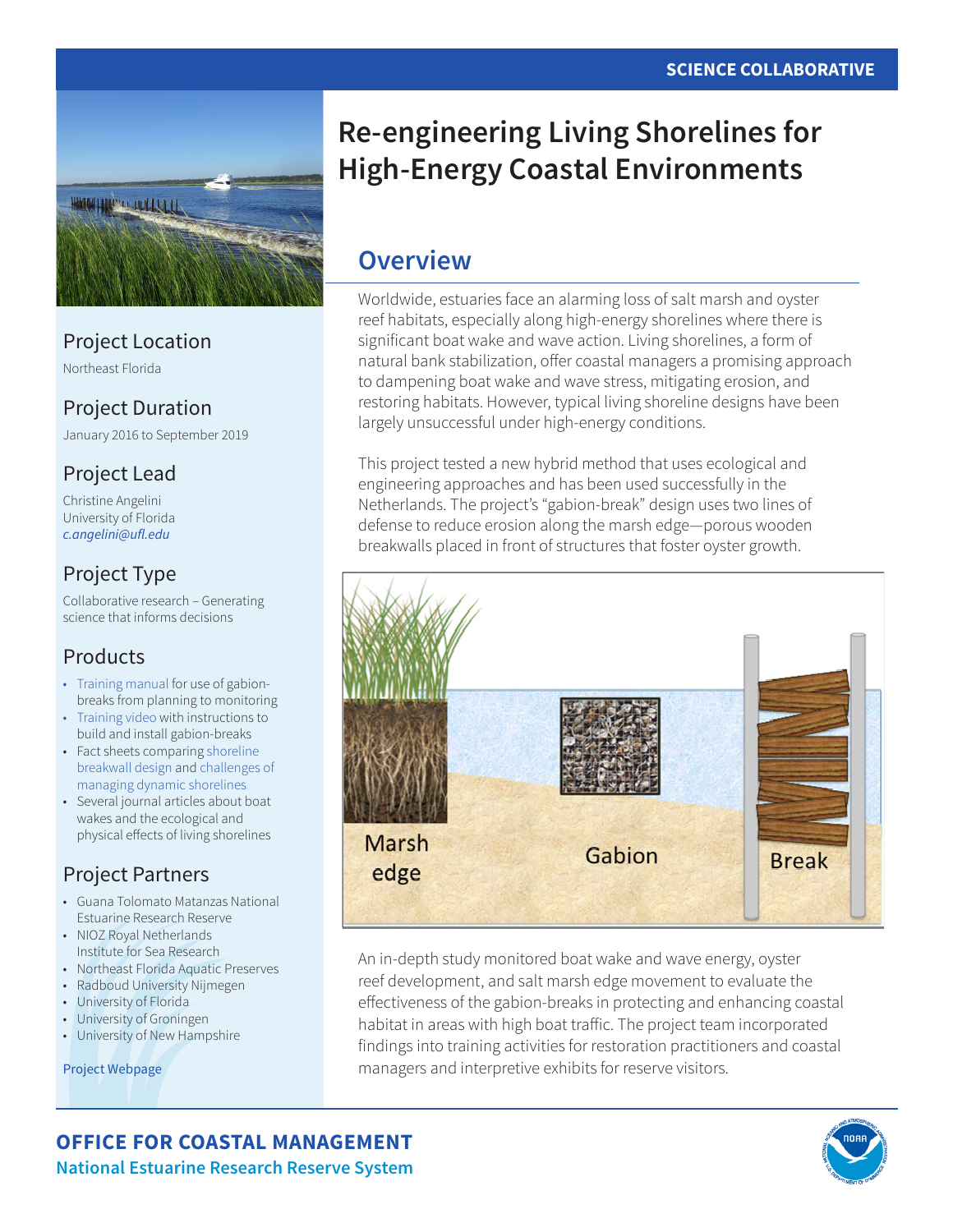## **Project Approach**

The project team designed and installed an experimental living shoreline treatment and conducted an in-depth study of its suitability for moderate- to high-energy wave and wake conditions along the Atlantic Intracoastal Waterway within the Guana Tolomato Matanzas Reserve in northeast Florida. This area is popular among boaters and is characteristic of the salt marsh and fringing oyster reefs found in estuaries across the U.S. Eastern Seaboard.

Core elements of the research approach included the following:

- 1.Understanding the effect of boat wakes through field observations, theoretical approaches, and numerical modeling that profiled wave and wake forces, sediment movement, and marsh erosion rates.
- 2. Installation and monitoring of six experimental living shoreline sites along the Atlantic Intracoastal Waterway treated with both semi-permeable wooden breakwalls designed to dissipate wake and wave energy and two types of structures designed to facilitate oyster reef recovery—cages filled with oyster shells (gabions) or biodegradable materials.
- 3.Regular input from stakeholders, end users, coastal engineers, and salt marsh and oyster reef ecologists to refine project goals and gabion-break living shoreline design.
- 4.A regional workshop, [Edges of our Estuaries,](http://www.nerrssciencecollaborative.org/projects/Angelini15/ee) to explore current management challenges and innovative approaches for estuaries along the southeastern coast of the U.S.

## **Results**

This project tracked ecological and physical changes along treated and untreated sections of the shoreline to provide guidance for shoreline management in areas where boat wakes are driving coastal erosion. Detailed findings are available in several published and in-development journal articles by the project team.

The team's video surveillance of boat traffic, coupled with hydrodynamic measurements, demonstrated the intensity and impact of different sized boats on the estuary. In many cases, recreational boats are creating an intense and artificial wave climate that accelerates erosion, affecting the bathymetry of waterways and the health of fringing habitats.

The project's gabion-break shoreline treatment was highly effective at dampening boat wake energy. Breakwall porosity and tides determined the rate of wave energy dissipation. Breakwalls built with tightly packed tree branches (moderate- to low-porosity) were most effective. However, over time, shipworms and other invertebrates caused wooden materials to degrade, highlighting the need for additional research to identify other materials less vulnerable to bioerosion.

This study demonstrated that living shorelines can prevent erosion and help habitat recover, even in highenergy conditions. The presence of breakwalls stimulated oyster reef formation and salt marsh recovery along high-energy shorelines, thereby rejuvenating these coastal habitats. Two sites showed recovery of cordgrass and expansion of salt marsh; marsh remained stable at a third site. In comparison, the team documented nearly two meters of erosion along unprotected shoreline. Gabion cages filled with oyster shell supported the development of a healthy oyster reef community. However, few oysters grew on the biodegradable materials.